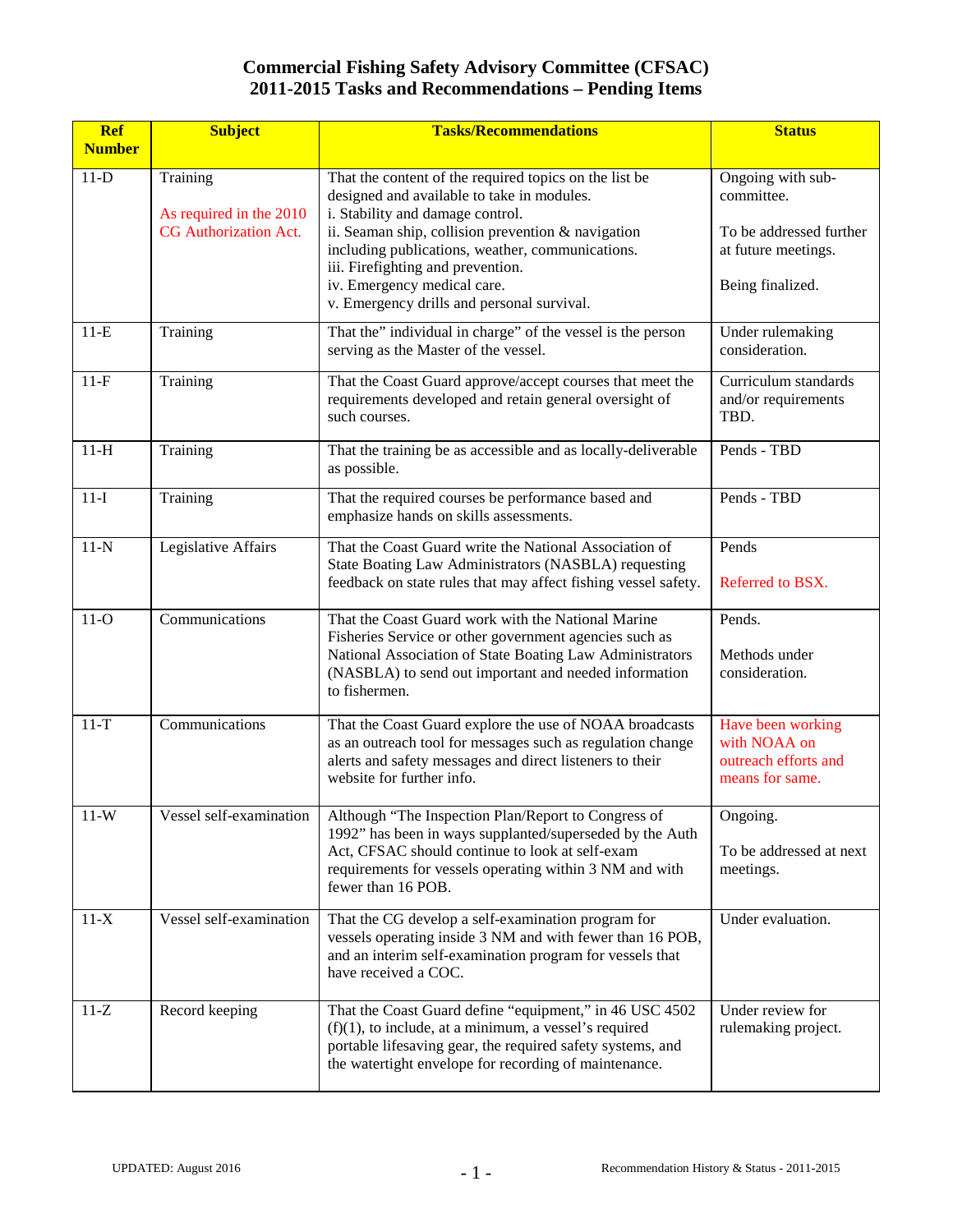| <b>Ref</b>    | <b>Subject</b>                                 | <b>Tasks/Recommendations</b>                                                                                          | <b>Status</b>                               |
|---------------|------------------------------------------------|-----------------------------------------------------------------------------------------------------------------------|---------------------------------------------|
| <b>Number</b> |                                                |                                                                                                                       |                                             |
| $11 - 2 - D$  | Update 1992 Inspection                         | That the U.S. Coast Guard update the data in the 1992                                                                 | Pends                                       |
|               | <b>Report to Congress</b>                      | Inspections Report to Congress, to include data from                                                                  |                                             |
|               |                                                | NIOSH's studies.                                                                                                      |                                             |
| $11 - 2 - E$  | Documentation of                               | That the master of a fishing vessel operating beyond 3 NM                                                             | For the most part,                          |
|               | safety assessments                             | be required to document and notify owner of monthly self<br>safety assessments of all emergency equipment (Part 28),  | required by the CGAA.<br>To be addressed in |
|               |                                                | watertight envelope, and bilge alarm and pumping system.                                                              | rulemaking project.                         |
| $11 - 2 - G$  | Training requirements                          | That if a fisherman is in possession of a current 200 ton or                                                          | <b>TBD</b>                                  |
|               | from CGAA -                                    | above mariner license, this will satisfy the fire fighting                                                            | See objectives &                            |
|               | Firefighting                                   | training requirement.                                                                                                 | syllabus for 2016.                          |
| $11 - 2 - H$  | Training requirements                          | That minimum competencies for required medical training                                                               | <b>TBD</b>                                  |
|               | from CGAA - Medical                            | be American Red Cross/American Heart Association or                                                                   | See objectives &                            |
|               | Care                                           | other USCG-accepted or approved basic CPR/First Aid                                                                   | syllabus for 2016.                          |
| $11 - 2 - I$  |                                                | with a 5 year re-currency.<br>That a USCG-approved course for damage control and                                      | <b>TBD</b>                                  |
|               | Training requirements<br>from CGAA - Stability | stability be recognized to meet this training. Also that a                                                            | See objectives &                            |
|               |                                                | 200 ton or higher license meets the requirement for stability                                                         | syllabus for 2016.                          |
|               |                                                | training.                                                                                                             |                                             |
| $11 - 2 - J$  | Training requirements                          | That if a fisherman has taken a USCG-accepted Personal                                                                | <b>TBD</b>                                  |
|               | from CGAA - Survival                           | Survival Techniques Course plus a USCG-accepted Drill                                                                 | See objectives &                            |
|               | Equipment, Procedures,                         | Conductor course, this will satisfy the Survival Equipment,                                                           | syllabus for 2016.                          |
|               | and Onboard Drills                             | Procedures and Onboard Drills training requirement.                                                                   |                                             |
| $11 - 2 - K$  | Training requirements                          | That the 100 ton or higher license be accepted in lieu of the                                                         | <b>TBD</b>                                  |
|               | from CGAA - Weather                            | Weather training requirement.                                                                                         | See objectives &                            |
| $11 - 2 - L$  |                                                |                                                                                                                       | syllabus for 2016.<br>Not passed. N/A,      |
|               | Trng Req from CGAA -<br>Seamanship and         | That 180 days of sea time with navigation duties on a<br>commercial vessel without a marine incident is equivalent    | however, experience                         |
|               | Navigation                                     | for Seamanship & Navigation.                                                                                          | may be considered                           |
| $11 - 2 - M$  | Training requirements                          | That if a fisherman has a current operator UPV or above                                                               | <b>TBD</b>                                  |
|               | from CGAA - Collision                          | mariner license, this will satisfy the Collision Avoidance                                                            | See objectives &                            |
|               | Avoidance                                      | training requirement.                                                                                                 | syllabus for 2016.                          |
| $11 - 2 - N$  | <b>Training Requirements</b>                   | That the USCG allow commercial fishing vessel operators 5                                                             | <b>TBD</b>                                  |
|               | Completion                                     | years after publication of a standard curriculum to complete                                                          | See objectives &                            |
|               |                                                | all training modules.                                                                                                 | syllabus for 2016.                          |
|               |                                                |                                                                                                                       |                                             |
| $13-B$        | Training                                       | That the training requirements referenced in the 2010 Auth                                                            | Pends - TBD.                                |
|               |                                                | Act, be treated as ACCEPTED training and be:<br>a. ACCESSIBLE to remote homeports and fishermen;                      |                                             |
|               |                                                | b. AFFORDABLE to reduce cost barriers to compliance;                                                                  | See objectives &<br>syllabus for 2016.      |
|               |                                                | c. RELEVANT to fishing culture and terminology; and                                                                   |                                             |
|               |                                                | d. Student Centered with teaching methodologies that are                                                              |                                             |
|               |                                                | HANDS-ON, interactive performance-based, and with                                                                     |                                             |
|               |                                                | skills-based assessments vs exams.                                                                                    |                                             |
| $13-C$        | Training                                       | That there be no license substitute or STCW BST certificate                                                           | $Agree - TBD$ .                             |
|               |                                                | to meet the equivalency for the Drill Conductor course.                                                               |                                             |
| $13-D$        | Training                                       | That a 500-ton Mate license or higher obtained within 5 yrs                                                           | Pends - TBD.                                |
| $13-E$        | Training                                       | as equivalency for Damage Control and Stability training.<br>That basic firefighter or 500-ton Mate license or higher | Pends - TBD.                                |
|               |                                                | obtained within 5 yrs as equivalency for Firefighting trng.                                                           |                                             |
| $13-F$        | Training                                       | That for the topics of seamanship, collision prevention,                                                              | Pends - TBD.                                |
|               |                                                | watchkeeping, navigation, fatigue & weather, a 500-ton                                                                | See objectives &                            |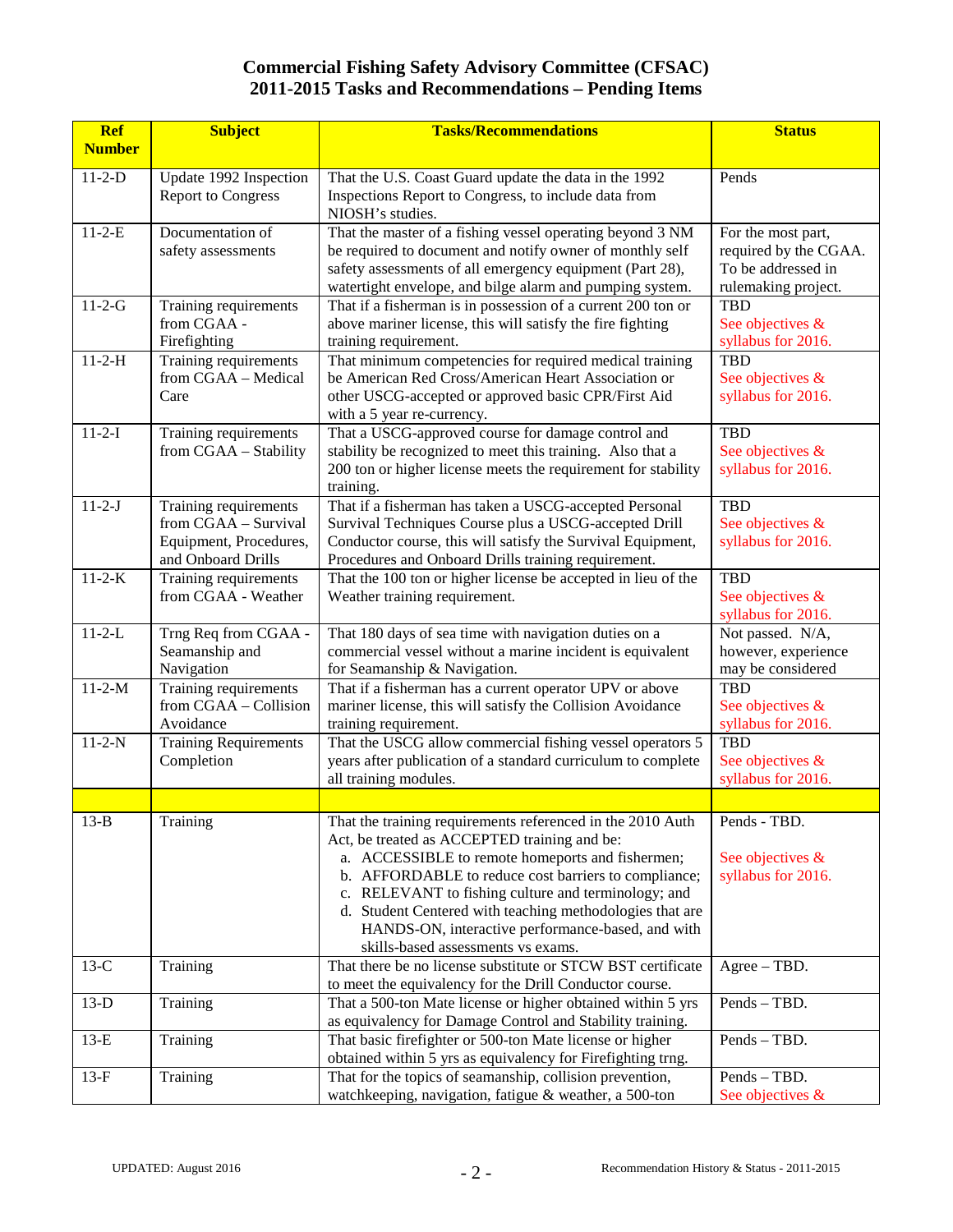|                             |                          | Mate license or higher be equivalent for a certificate.                                                             | syllabus for 2016.       |
|-----------------------------|--------------------------|---------------------------------------------------------------------------------------------------------------------|--------------------------|
| <b>Ref</b><br><b>Number</b> | <b>Subject</b>           | <b>Tasks/Recommendations</b>                                                                                        | <b>Status</b>            |
| $13-G$                      | New Vessel               | That in addition to the standards set forth in 33CFR 183, the                                                       | Pends - TBD.             |
|                             | Construction             | Coast Guard should review and adopt applicable standards                                                            |                          |
|                             |                          | for construction of vessels under 50 feet in length such as                                                         | Note in NPRM.            |
| $13-H$                      | New Vessel               | from ABYC and the ABS yacht code.<br>That the construction standards for vessels under 50 feet in                   | Pends - TBD              |
|                             | Construction             | length provide:                                                                                                     |                          |
|                             |                          | a. A minimum standard for the construction and                                                                      | Note in NPRM.            |
|                             |                          | maintenance of a watertight envelope for the vessel;                                                                |                          |
|                             |                          | b. Minimum reserve buoyancy for decked vessels; and                                                                 |                          |
|                             |                          | c. Minimal standards for internal floatation for open                                                               |                          |
|                             |                          | boats.                                                                                                              |                          |
| $13-I$                      | New Vessel               | That, prior to deployment in any fishery, builders or owners                                                        | Pends - TBD              |
|                             | Construction             | of newly constructed vessels under 50 feet in length should<br>document to the Coast Guard that the vessel was      |                          |
|                             |                          | constructed per the required standards. The Coast Guard                                                             |                          |
|                             |                          | should determine compliance, or authorize third-party                                                               |                          |
|                             |                          | examiners or marine surveyors to do so.                                                                             |                          |
| $13-J$                      | Stability                | That the Coast Guard establish simplified stability criteria                                                        | Pends - TBD              |
|                             |                          | for vessels under 50' in length.                                                                                    |                          |
| $13-K$                      | <b>High Water Alarms</b> | That the Coast Guard amend 46 CFR 28.250 by removing                                                                | Pends - TBD              |
|                             |                          | the phrase "On a vessel 36 feet (11.8 meters) or more in                                                            | <b>Future NPRM</b>       |
| $13-L$                      | New Vessel               | length" limitation for applicability.                                                                               | Pends - TBD              |
|                             | Construction             | That vessels under 50 feet in length, built or under<br>construction prior to the implementation of construction    |                          |
|                             |                          | standards, should be subject to the standards where                                                                 |                          |
|                             |                          | practicable, as follows:                                                                                            |                          |
|                             |                          | Not required (vessel is grandfathered);<br>a.                                                                       |                          |
|                             |                          | Phased in over a specific time period;<br>b.                                                                        |                          |
|                             |                          | Required after a major conversion; or<br>c.                                                                         |                          |
|                             |                          | d. Required immediately                                                                                             |                          |
| $13-M$                      | Training                 | That the Coast Guard establish the training requirements in<br>the 2010 Auth Act; consist of 4 stand alone modules: | Pends - TBD              |
|                             |                          | a. Medical -1 day;                                                                                                  | Fatigue training not     |
|                             |                          | b. Survival, Firefighting & Drills -2 days;                                                                         | required by the law, but |
|                             |                          | c. Stability & Damage Control -1 day;                                                                               | could be included with   |
|                             |                          | d. Seamanship, collision, navigation, weather, fatigue,                                                             | collision avoidance and  |
|                             |                          | watchkeeping -1 day;                                                                                                | navigation.              |
|                             |                          | And, that a curriculum be developed with lessons plans                                                              | See 2016 objectives      |
|                             |                          | similar in format to the 1995 Survival & Drills course.                                                             | Recommended to be        |
| $13-N$                      | Training                 | That sea time not be an equivalency for any of the training<br>requirements in the 2010 Auth Act.                   | deleted by 14-B.         |
| $13-O$                      | Training                 | That the training requirements in the 2010 Auth Act be                                                              | Pends - TBD              |
|                             |                          | based on, at a minimum, objectives developed by the                                                                 | Fatigue training not     |
|                             |                          | Committee on: Weather ,Seamanship, Fatigue, Collision                                                               | required by the law, but |
|                             |                          | Avoidance, Stability, Damage Control, and Watchkeeping.                                                             | could be included.       |
| $13-P$                      | Training                 | That any public or private entity with appropriate training                                                         | Agree - TBD              |
|                             |                          | resources and qualified instructors be reviewed by the Coast                                                        |                          |
|                             |                          | Guard for approval to conduct the training. Qualified                                                               |                          |
|                             |                          | instructors should have a commercial fishing background<br>and have completed the Fishing Vessel Safety Instructor  |                          |
|                             |                          | training per 46 CFR 28.270 (c), and specific expertise in                                                           |                          |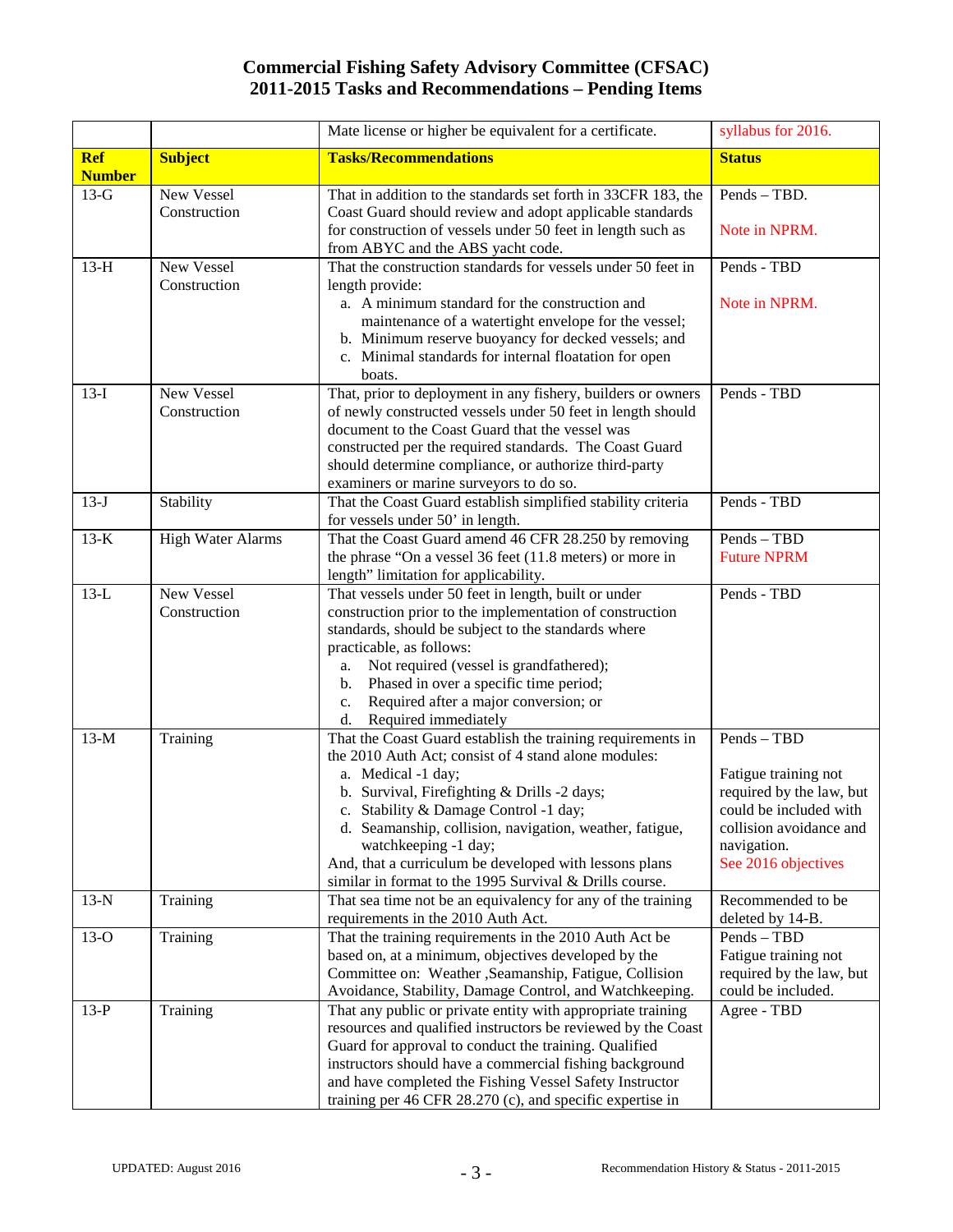|                             |                                                       | topic they are teaching.                                                                                                                                                                                                                                                                                                                                                                                                                                                                                                                                                                                                                                                                                                                                                                                                                                                                                                                                                                                                                                                                                                                                                                                                                                                                                                                             |                                                                                                             |
|-----------------------------|-------------------------------------------------------|------------------------------------------------------------------------------------------------------------------------------------------------------------------------------------------------------------------------------------------------------------------------------------------------------------------------------------------------------------------------------------------------------------------------------------------------------------------------------------------------------------------------------------------------------------------------------------------------------------------------------------------------------------------------------------------------------------------------------------------------------------------------------------------------------------------------------------------------------------------------------------------------------------------------------------------------------------------------------------------------------------------------------------------------------------------------------------------------------------------------------------------------------------------------------------------------------------------------------------------------------------------------------------------------------------------------------------------------------|-------------------------------------------------------------------------------------------------------------|
| <b>Ref</b><br><b>Number</b> | <b>Subject</b>                                        | <b>Tasks/Recommendations</b>                                                                                                                                                                                                                                                                                                                                                                                                                                                                                                                                                                                                                                                                                                                                                                                                                                                                                                                                                                                                                                                                                                                                                                                                                                                                                                                         | <b>Status</b>                                                                                               |
| $13-Q$                      | Training                                              | That case studies be included in each of the training<br>modules, excluding the medical module, where students can<br>identify causal factors related to a casualty.                                                                                                                                                                                                                                                                                                                                                                                                                                                                                                                                                                                                                                                                                                                                                                                                                                                                                                                                                                                                                                                                                                                                                                                 | Agree - TBD                                                                                                 |
| $13-R$                      | Training                                              | That refresher training be required every 5 years for the<br>required competency training in the 2010 Auth Act, except<br>for the Medical Module where CPR and First Aid renewal<br>frequency would follow requirements of the issuing<br>organization. Refresher training should consist of a basic<br>16 hour course.                                                                                                                                                                                                                                                                                                                                                                                                                                                                                                                                                                                                                                                                                                                                                                                                                                                                                                                                                                                                                              | Pends - TBD<br><b>Required by Auth Act</b>                                                                  |
| $13-S$                      | <b>Alternate Safety</b><br><b>Compliance Programs</b> | That the Coast Guard develop Alternate Safety Compliance<br>Programs for specific regions and fisheries in conjunction<br>with regional ASCP working groups.                                                                                                                                                                                                                                                                                                                                                                                                                                                                                                                                                                                                                                                                                                                                                                                                                                                                                                                                                                                                                                                                                                                                                                                         | Pends. Requires regs.<br>Developing and EOP                                                                 |
| $13-T$                      | <b>Alternate Safety</b><br><b>Compliance Programs</b> | That Alternate Safety Compliance Programs stipulate that<br>vessels participating in multiple fisheries adhere to the<br>highest standards of ASCP's for those fisheries.                                                                                                                                                                                                                                                                                                                                                                                                                                                                                                                                                                                                                                                                                                                                                                                                                                                                                                                                                                                                                                                                                                                                                                            | Pends. Requires regs.<br>Developing and EOP                                                                 |
| $13-U$                      | <b>Alternate Safety</b><br><b>Compliance Programs</b> | That the Coast Guard work with industry groups to develop<br>a risk-based criteria menu for fisheries or regions for<br>specific Alternate Safety Compliance Program<br>requirements; using a matrix to identify applicable<br>compliance items.                                                                                                                                                                                                                                                                                                                                                                                                                                                                                                                                                                                                                                                                                                                                                                                                                                                                                                                                                                                                                                                                                                     | Ongoing - Criteria to<br>be presented for<br>comment.<br>Developing an EOP.                                 |
| $13-V$                      | <b>Alternate Safety</b><br><b>Compliance Programs</b> | That the Coast Guard begin outreach to educate fishermen<br>on ASCP requirements being developed during dockside<br>exams, Regional Fisheries Management Council meetings,<br>and other venues.                                                                                                                                                                                                                                                                                                                                                                                                                                                                                                                                                                                                                                                                                                                                                                                                                                                                                                                                                                                                                                                                                                                                                      | Ongoing – Criteria to<br>be presented for<br>comment.<br>Developing an EOP.                                 |
| $13-W$                      | <b>Vessel Examination</b>                             | That the Coast Guard continue the policy of CFV exams<br>every two years.                                                                                                                                                                                                                                                                                                                                                                                                                                                                                                                                                                                                                                                                                                                                                                                                                                                                                                                                                                                                                                                                                                                                                                                                                                                                            | Letter to industry issued<br>Aug 2015.                                                                      |
| $13-X$                      | Survey and<br>Classification                          | That the Coast Guard inform the House Subcommittee on<br>CG&MT and Senate Subcommittee on OAF&CG that the<br>CFSAC did not and does not support survey and<br>classification requirements for new vessels greater than 50<br>feet per the following:<br>a. We participate in our advisory role because we believe<br>in the value of industry and public comment when<br>determining regulation. Industry is more accepting of<br>regulations when the process is participatory. There<br>was no public or industry input sought on classing of<br>fishing vessels.<br>b. The report to Congress on inspection of fishing<br>vessels introduced class and load line construction<br>standards, but did not suggest that maintaining class<br>certification. The report suggested annual inspection<br>by third parties with audits and reviews by the CG.<br>c. CFSAC believes in programs where fishing vessels<br>greater than 50 feet comply with hull and machinery<br>standards and fishery or geographic specific standards<br>based on operational risks.<br>d. CFSAC recommends that Congress amend Section<br>4503 to require new vessels to adhere to class and load<br>line design construction standards, but not require<br>class certification. Construction standards along with<br>mandatory compliance programs will offer adequate | <b>Conveyed during Staff</b><br>briefs.<br><b>Staff subsequently</b><br>received copy of<br>recommendation. |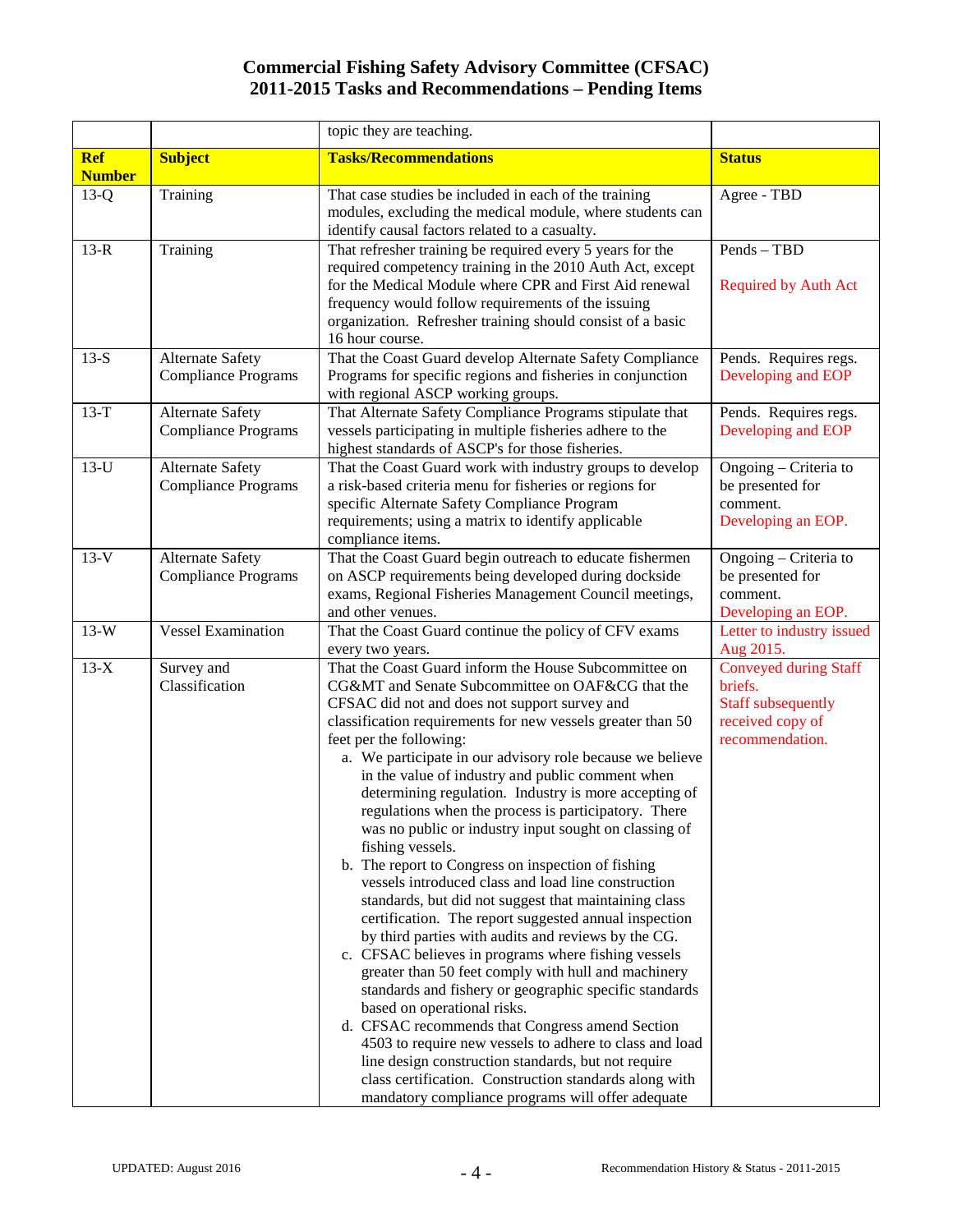|               |                                                       | safety without the burden of full class certification                                                                                                                                                                                                                                                                                                                                                                                                                                                                                                                                                                                                                                                                                                                                                                                                                                                                                                                                                                                                                                                                                                                                                                                                                                                                                                                                                                                                                                                                          |                                                                                                                                                                                                                                                                                                       |
|---------------|-------------------------------------------------------|--------------------------------------------------------------------------------------------------------------------------------------------------------------------------------------------------------------------------------------------------------------------------------------------------------------------------------------------------------------------------------------------------------------------------------------------------------------------------------------------------------------------------------------------------------------------------------------------------------------------------------------------------------------------------------------------------------------------------------------------------------------------------------------------------------------------------------------------------------------------------------------------------------------------------------------------------------------------------------------------------------------------------------------------------------------------------------------------------------------------------------------------------------------------------------------------------------------------------------------------------------------------------------------------------------------------------------------------------------------------------------------------------------------------------------------------------------------------------------------------------------------------------------|-------------------------------------------------------------------------------------------------------------------------------------------------------------------------------------------------------------------------------------------------------------------------------------------------------|
|               |                                                       | expense on the fleet.                                                                                                                                                                                                                                                                                                                                                                                                                                                                                                                                                                                                                                                                                                                                                                                                                                                                                                                                                                                                                                                                                                                                                                                                                                                                                                                                                                                                                                                                                                          |                                                                                                                                                                                                                                                                                                       |
| <b>Ref</b>    | <b>Subject</b>                                        | <b>Tasks/Recommendations</b>                                                                                                                                                                                                                                                                                                                                                                                                                                                                                                                                                                                                                                                                                                                                                                                                                                                                                                                                                                                                                                                                                                                                                                                                                                                                                                                                                                                                                                                                                                   | <b>Status</b>                                                                                                                                                                                                                                                                                         |
| <b>Number</b> |                                                       |                                                                                                                                                                                                                                                                                                                                                                                                                                                                                                                                                                                                                                                                                                                                                                                                                                                                                                                                                                                                                                                                                                                                                                                                                                                                                                                                                                                                                                                                                                                                |                                                                                                                                                                                                                                                                                                       |
| $13-Y$        | Training                                              | That the Coast Guard accept the training objectives as                                                                                                                                                                                                                                                                                                                                                                                                                                                                                                                                                                                                                                                                                                                                                                                                                                                                                                                                                                                                                                                                                                                                                                                                                                                                                                                                                                                                                                                                         | Pends - TBD.                                                                                                                                                                                                                                                                                          |
|               |                                                       | amended for the four training modules (see number 13-M)<br>covering the topics required by the 2010 Auth Act.                                                                                                                                                                                                                                                                                                                                                                                                                                                                                                                                                                                                                                                                                                                                                                                                                                                                                                                                                                                                                                                                                                                                                                                                                                                                                                                                                                                                                  | See 2016 objectives.                                                                                                                                                                                                                                                                                  |
|               |                                                       |                                                                                                                                                                                                                                                                                                                                                                                                                                                                                                                                                                                                                                                                                                                                                                                                                                                                                                                                                                                                                                                                                                                                                                                                                                                                                                                                                                                                                                                                                                                                |                                                                                                                                                                                                                                                                                                       |
| $13-AA$       | Alternate Safety<br><b>Compliance Programs</b>        | That the Coast Guard consider the following as minimum<br>standards for Alternative Safety Compliance Programs, as<br>appropriate for vessels that will be subject to ASCPs:<br>a. Stability Standards:<br>i. A "simplified" stability standard for vessels $<$ 79'.<br>ii. Stability calculated by architect for vessels $> 79'$ .<br>b. Haul-out: not to exceed every three (3) years<br>c. Watertight Integrity:<br>i. Watertight/weathertight closures:<br>1) Closures clearly labeled "Open for transit only<br>- keep closed at sea"<br>2) All dogs/closure devices are operable<br>3) Closures tested for fit and watertight integrity<br>4) Seal not painted, badly cracked or deteriorated<br>Below deck watertight doors, hatches, bulkheads<br>ii.<br>5) Original internal watertight subdivision<br>maintained or restored<br>No bulkhead penetrations.<br>6)<br>7) Watertight doors are operable; seals intact<br>d. Machinery systems:<br>Fuel piping on pressure side is seamless steel,<br>i.<br>annealed copper, or brass tubing or nickel copper<br>meeting SAE standards. Non-metallic hose under<br>10 psi is allowed only where flexibility is required<br>to prevent damage from vibration.<br>e. Life Saving Equipment and Arrangements<br>i. Immersion suits maintained to manufactures specs.<br>ii. Immersion suits fitted with a Coast Guard-<br>approved strobe type PML.<br>There must be a closure on the machinery space hatch.<br>f.<br>g. Freon detector on vessels with Freon refrigeration. | Ongoing as ASCPs are<br>being developed. Final<br>draft guidelines will be<br>provided for public<br>comment.<br><b>ASCP</b> development<br>suspended in lieu of an<br>EOP per MSIB 11-16<br>of July 20, 2016.<br>Many of the guidelines<br>will be voluntary until<br>rulemaking can be<br>proposed. |
|               |                                                       |                                                                                                                                                                                                                                                                                                                                                                                                                                                                                                                                                                                                                                                                                                                                                                                                                                                                                                                                                                                                                                                                                                                                                                                                                                                                                                                                                                                                                                                                                                                                |                                                                                                                                                                                                                                                                                                       |
| $14-A$        | Training                                              | That the Crew Endurance (Fatigue) objectives be placed<br>under the WatchKeeping competency per 13-M &O.                                                                                                                                                                                                                                                                                                                                                                                                                                                                                                                                                                                                                                                                                                                                                                                                                                                                                                                                                                                                                                                                                                                                                                                                                                                                                                                                                                                                                       | Pends - TBD.<br>Fatigue not required,<br>but could be included.                                                                                                                                                                                                                                       |
| $14-B$        | Training                                              | That recommendation 13-N be rescinded.                                                                                                                                                                                                                                                                                                                                                                                                                                                                                                                                                                                                                                                                                                                                                                                                                                                                                                                                                                                                                                                                                                                                                                                                                                                                                                                                                                                                                                                                                         | Pends, but concur.                                                                                                                                                                                                                                                                                    |
| $14-C$        | Training                                              | That recommendation 13-P be revised to read at the end                                                                                                                                                                                                                                                                                                                                                                                                                                                                                                                                                                                                                                                                                                                                                                                                                                                                                                                                                                                                                                                                                                                                                                                                                                                                                                                                                                                                                                                                         | Pends, but concur.                                                                                                                                                                                                                                                                                    |
|               |                                                       | "and/or specific expertise in the topic they are teaching."                                                                                                                                                                                                                                                                                                                                                                                                                                                                                                                                                                                                                                                                                                                                                                                                                                                                                                                                                                                                                                                                                                                                                                                                                                                                                                                                                                                                                                                                    |                                                                                                                                                                                                                                                                                                       |
| $14-D$        | <b>Alternate Safety</b><br><b>Compliance Programs</b> | That the Coast Guard formally request NIOSH to assist in<br>data analysis for development of ASCPs.                                                                                                                                                                                                                                                                                                                                                                                                                                                                                                                                                                                                                                                                                                                                                                                                                                                                                                                                                                                                                                                                                                                                                                                                                                                                                                                                                                                                                            | Has been provided.                                                                                                                                                                                                                                                                                    |
| $14-E$        | <b>NIOSH Support</b>                                  | That the Coast Guard provide letters of support to NIOSH<br>on research proposal.                                                                                                                                                                                                                                                                                                                                                                                                                                                                                                                                                                                                                                                                                                                                                                                                                                                                                                                                                                                                                                                                                                                                                                                                                                                                                                                                                                                                                                              | Completed when<br>requested.                                                                                                                                                                                                                                                                          |
| $14-F$        | <b>NIOSH Support</b>                                  | That the Coast Guard assist NIOSH efforts by hiring interns<br>or assigning temporary details to collect information from                                                                                                                                                                                                                                                                                                                                                                                                                                                                                                                                                                                                                                                                                                                                                                                                                                                                                                                                                                                                                                                                                                                                                                                                                                                                                                                                                                                                      | Will consider where<br>possible and funding                                                                                                                                                                                                                                                           |
|               |                                                       | MISLE on casualty data needed for ASCP development.                                                                                                                                                                                                                                                                                                                                                                                                                                                                                                                                                                                                                                                                                                                                                                                                                                                                                                                                                                                                                                                                                                                                                                                                                                                                                                                                                                                                                                                                            | allows.                                                                                                                                                                                                                                                                                               |
| $14-G$        | <b>Alternate Safety</b><br><b>Compliance Programs</b> | That the CFSAC supports the ASCPs and concepts for<br>vessels at least 50 feet in length. Due to regional and fleet                                                                                                                                                                                                                                                                                                                                                                                                                                                                                                                                                                                                                                                                                                                                                                                                                                                                                                                                                                                                                                                                                                                                                                                                                                                                                                                                                                                                            | May be considered after<br>feedback from industry.                                                                                                                                                                                                                                                    |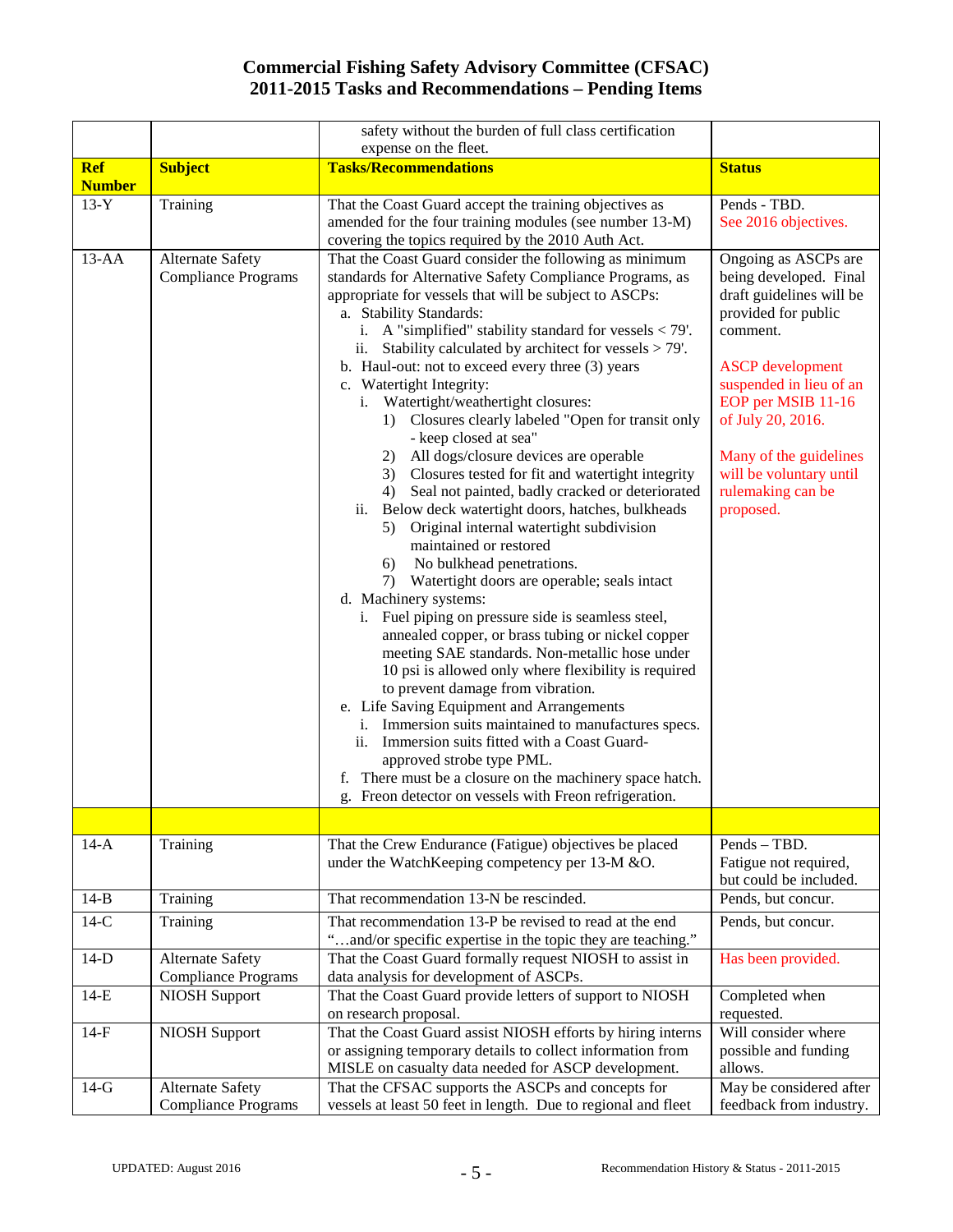|               |                                                       | specific natures, program development, approval, and<br>administration should be delegated to Districts.                                                                                                                                                                                                                                                                                                                                                | Will require<br>rulemaking.                                                                                                           |
|---------------|-------------------------------------------------------|---------------------------------------------------------------------------------------------------------------------------------------------------------------------------------------------------------------------------------------------------------------------------------------------------------------------------------------------------------------------------------------------------------------------------------------------------------|---------------------------------------------------------------------------------------------------------------------------------------|
| <b>Ref</b>    | <b>Subject</b>                                        | <b>Tasks/Recommendations</b>                                                                                                                                                                                                                                                                                                                                                                                                                            | <b>Status</b>                                                                                                                         |
| <b>Number</b> |                                                       |                                                                                                                                                                                                                                                                                                                                                                                                                                                         |                                                                                                                                       |
| $14-H$        | <b>Alternate Safety</b><br><b>Compliance Programs</b> | That the CFSAC approves of changes to the draft ASCP<br>matrix and the draft of a policy letter on ASCP guidelines.                                                                                                                                                                                                                                                                                                                                     | Matrix and policy letter<br>suspended; EOP under<br>development.                                                                      |
| $14-I$        | Training                                              | That the updates and modifications to the Training<br>Objectives for operator competencies be accepted as<br>presented to the Committee.                                                                                                                                                                                                                                                                                                                | Pends-TBD. See 2016<br>documents.                                                                                                     |
| $14-J$        | Training                                              | That updates in survival equipment products and practices<br>be added as an item in refresher training for operator<br>competencies.                                                                                                                                                                                                                                                                                                                    | Pends development of a<br>standard curriculum.                                                                                        |
| $14-K$        | Traning                                               | That a risk analysis exercise (eg GAR Model) be added to<br>the objectives for the Drill/Survival/Fire module.                                                                                                                                                                                                                                                                                                                                          | Pends-TBD.<br>See 2016 documents.                                                                                                     |
| $14-L$        | Training                                              | That a Skills Performance Checklist be included with the<br>competency training modules.                                                                                                                                                                                                                                                                                                                                                                | Pends-TBD<br>See 2016 documents.                                                                                                      |
| $14-M$        | Survey and<br>Classification                          | That the USCG inform the House Subcommittee on Coast<br>Guard & Maritime Transportation and the Senate Oceans,<br>Atmosphere, Fisheries and Coast Guard Subcommittee that<br>the Commercial Fishing Safety Advisory Committee<br>(CFSAC) did not and does not support classification<br>requirements for new vessels at least 50 feet in length built<br>after July 1, 2013.                                                                            | The subcommittees<br>received a copy of<br>recommendation.<br>2015 Auth Act passed<br>in Feb 2016 gave relief<br>to vessels $50-79$ . |
|               |                                                       | We participate in our advisory role because we believe in<br>the value of industry and public comment when<br>determining how our industry is regulated. The industry is<br>more accepting of regulations impacting safety when the<br>process is participatory. There was no public comment or<br>industry input sought concerning the classification of<br>fishing vessels.                                                                           | They must be built to a<br>class standard but not<br>required to be classed.                                                          |
|               |                                                       | The CFSAC believes strongly that to solve safety concerns<br>within the commercial fishing industry that we should start<br>with the casualty data and consider both the economic<br>concerns of the fishing industry and the staffing concerns of<br>the United States Coast Guard. Requiring new fishing<br>vessels to be classed is not based on the casualty data and<br>does not take in account the economic concerns of the<br>fishing industry. |                                                                                                                                       |
|               |                                                       | The Report to Congress for the Inspection of Commercial<br>Fishing Industry Vessels did introduce classification and<br>load line standards as design and construction standards but<br>did not suggest requiring regulation to obtain classification<br>certification. The report suggested vessels would be<br>inspected annually by third parties with audits and reviews<br>conducted by the Coast Guard.                                           |                                                                                                                                       |
|               |                                                       | This committee believes in compliance programs where all<br>fishing vessels greater than 50' must comply with hull and<br>machinery standards as well as fishery specific or<br>geographic specific standards because of specific risks<br>associated with a fishery, a gear type or an area of<br>operation.                                                                                                                                           |                                                                                                                                       |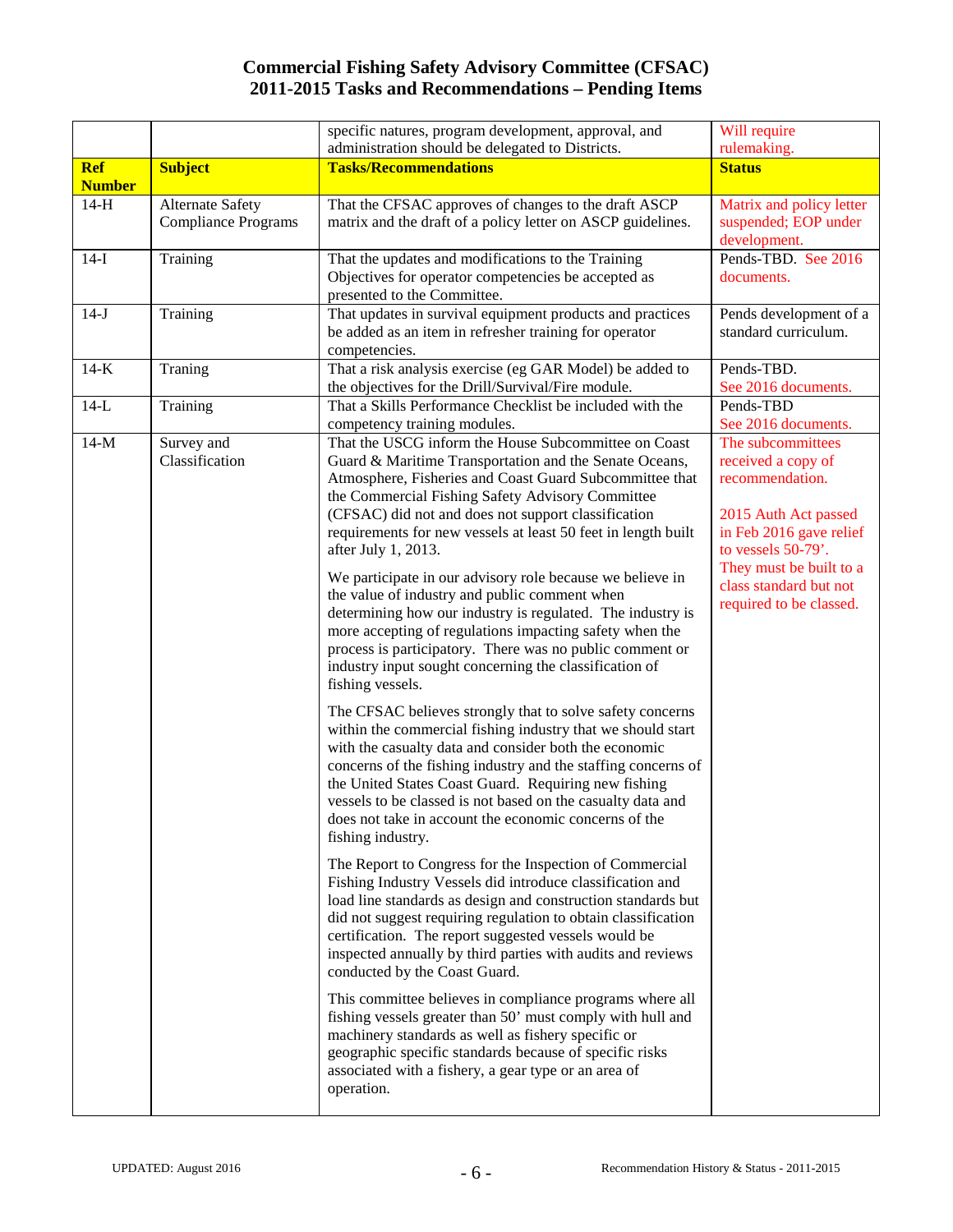| $14-M$ | This committee recommends a study be undertaken to:                                                                                                                                                                                                                                      |  |
|--------|------------------------------------------------------------------------------------------------------------------------------------------------------------------------------------------------------------------------------------------------------------------------------------------|--|
| cont.  | Examine the casualty data to determine if our<br>$\circ$                                                                                                                                                                                                                                 |  |
|        | casualty statistics can be improved and to what                                                                                                                                                                                                                                          |  |
|        | extent with the classification of fishing vessels;                                                                                                                                                                                                                                       |  |
|        | Examine the costs to industry associated with the<br>$\Omega$                                                                                                                                                                                                                            |  |
|        | classification of new fishing vessels; and                                                                                                                                                                                                                                               |  |
|        | Examine the possible consequence to the fishing<br>$\circ$                                                                                                                                                                                                                               |  |
|        | industry by delaying the building of new vessels                                                                                                                                                                                                                                         |  |
|        | because of the classification requirements and the                                                                                                                                                                                                                                       |  |
|        | causalities that may be a direct result of our fishing                                                                                                                                                                                                                                   |  |
|        | vessels not being retired as they might without                                                                                                                                                                                                                                          |  |
|        | classification regulations.                                                                                                                                                                                                                                                              |  |
|        | This committee recommends that Congress move to amend<br>Title 46, Subtitle II, Part B, Chapter 45, Section 4503 to<br>require vessels built after July 1, 2013 adhere to<br>classification and load line design construction standards<br>but not require classification certification. |  |
|        | We believe that this along with mandatory compliance<br>programs will offer adequate safety standards without<br>burdening our commercial fishing fleets with the<br>unnecessary expense of full classification certification.<br>Your attention to this matter is greatly appreciated.  |  |
|        | The Commercial Fishing Safety Advisory Committee is<br>ready to serve the advisory needs of the United States Coast<br>Guard, please do not hesitate to call on us as needed.                                                                                                            |  |

| <b>Ref</b><br><b>Number</b> | <b>Subject</b>            | <b>Tasks/Recommendations</b>                                                                                                                                                                                       | <b>Status</b>                                                   |
|-----------------------------|---------------------------|--------------------------------------------------------------------------------------------------------------------------------------------------------------------------------------------------------------------|-----------------------------------------------------------------|
| $15-A$                      | <b>Vessel Examination</b> | That dockside safety exams be required every two years.                                                                                                                                                            | Agree with proposal.<br>May be part of EOP.                     |
| $15-B$                      | Search and Rescue         | That the Committee submit a letter to the USCG supporting<br>a review and update of SAR response time standards.                                                                                                   | Received. Forwarded<br>to Office of SAR.                        |
| $15-C$                      | Training                  | That the USCG collaborate with AMSEA & NPFVOA and<br>others to complete draft of operator competency training<br>objectives, course outline, and standard curriculum.                                              | Final versions to be<br>presented at next<br>meeting.           |
| $15-D$                      | Training                  | That the Coast Guard participate in IMO Maritime Safety<br>Committee meetings to provide input to the STCW-F<br>review process; and that a CFVS staff and industry<br>representative be part of the US delegation. | Provided such<br>recommendation.                                |
| $15-E$                      | Training                  | That the Coast Guard accept written and/or secure<br>electronic Drill and Safety Instruction logs.                                                                                                                 | Under consideration for<br>rulemaking project.                  |
| $15-F$                      | Training                  | That Thermal Protective Aids (TPAs) in SOLAS A training<br>be included in the basic drill conductor course                                                                                                         | Under evaluation.                                               |
| $15-G$                      | Training                  | That marine pollution (prevention) be included as an<br>objective in the seamanship module of the curriculum for<br>fishing vessel operator training under development.                                            | To be addressed at next<br>meeting. See response<br>to $15-C$ . |
| $15-H$                      | Recordkeeping             | That the USCG provide a draft of an Equipment<br>Maintenance and Inspection log for review.                                                                                                                        | TBD.                                                            |